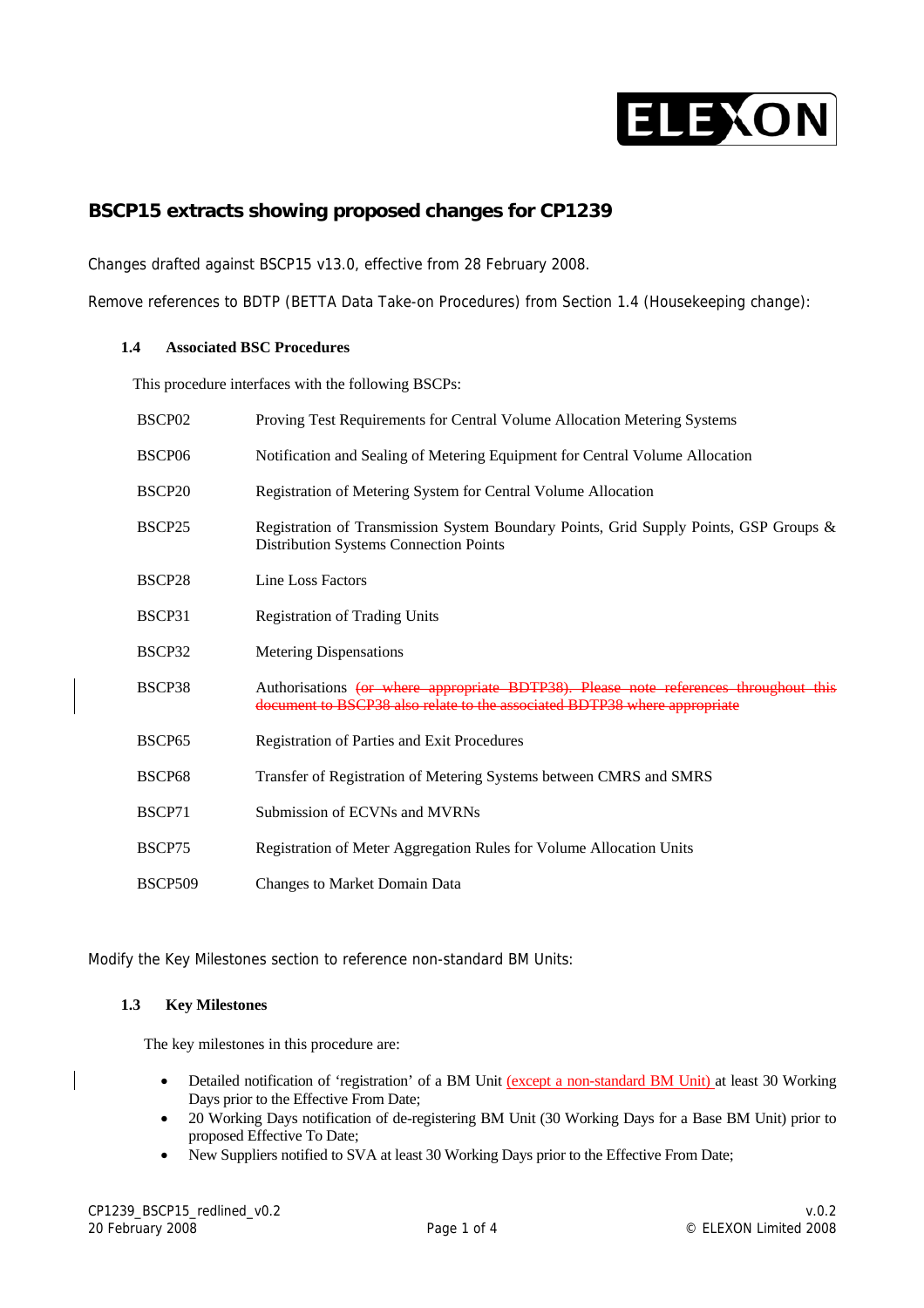- 5 Working Days notification of transfer of Directly Connected Demand BM Units, if the criteria set out in section 3.13 are satisfied;
- 5 Working Days notification of Change of CVA BM Unit Lead Party , if the criteria set out in section 3.13 are satisfied; and
- 1 Working Day notification of transfer of Supplier ID process (Change of SVA BM Unit Ownership).

The notice period required to register and de-register a BM Unit, excluding Base BM Units, may be reduced if there is an agreement between the CRA/BSCCo/Party/TC.

In cases where a BM Unit with a non-standard configuration is to be registered, a notice period of more than 30WD will be required in order that the application may be properly considered by the BSCCo and/or the Panel. Registrants should advise BSCCo of any such applications at the earliest opportunity such that indicative Effective From Dates may be discussed.

Remove 'BDTP' from the list of acronyms in section 2 (Housekeeping change):

### **2 Acronyms and Definitions**

### **2.1 List of Acronyms**

The following is a list of acronyms used in BSCP15:

| Acronym        | <b>Expression</b>                     |
|----------------|---------------------------------------|
| <b>BDTP</b>    | <b>BETTA Data Take On Procedure</b>   |
| <b>BM</b> Unit | Balancing Mechanism Unit              |
| <b>BMRA</b>    | Balancing Mechanism Reporting Agent   |
| <b>BSCCo</b>   | Balancing and Settlement Code Company |
| <b>CDCA</b>    | <b>Central Data Collection Agent</b>  |
| <b>CRA</b>     | <b>Central Registration Agent</b>     |
| CoBLP          | Change of BM Unit Lead Party          |
| $\cdots$       | $\cdots$                              |

Correction of minor typo in heading of section 3.8 (housekeeping):

#### **3.8 Mid-Season Changes of Generation Capacity and Demand Ccapacityies**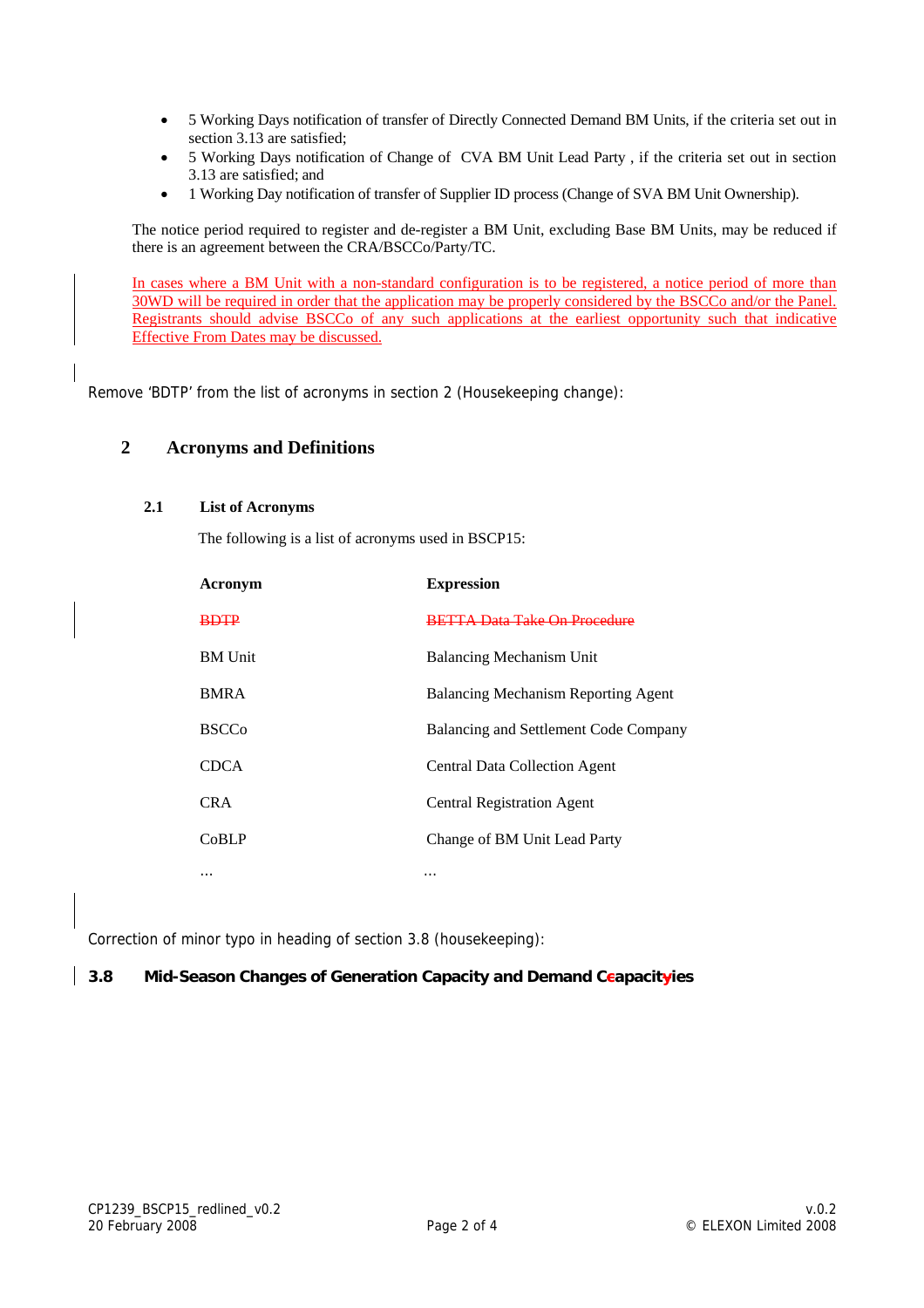

Modify the 'WHEN' box of the first step in section 3.1 'Registration of BM Unit Associated with Metering Systems Registered with the CRA' to reference nonstandard BM Units:

| <b>REF</b>    | <b>WHEN</b>                                                                                                                        | <b>ACTION</b>                                                    | <b>FROM</b> | TO         | <b>INPUT INFORMATION REQUIRED</b>                                                                          | <b>MEDIUM</b>      |
|---------------|------------------------------------------------------------------------------------------------------------------------------------|------------------------------------------------------------------|-------------|------------|------------------------------------------------------------------------------------------------------------|--------------------|
| $3.1.1^{2,3}$ | At least 30WD<br>prior to Effective<br>From Date or (in<br>the case of non-<br>standard BM Units)<br>as advised by<br><b>BSCCo</b> | Submit Registration of BM Unit form <sup>5</sup> , $\frac{6}{7}$ | Party       | <b>CRA</b> | BSCP15/4.1, Registration of BM Unit<br>signed by an authorised person, registered<br>as such using BSCP38. | Fax / Post / Email |
| 3.1.2         | Within 1 WD of<br>receipt of 3.1.1                                                                                                 | Acknowledge receipt of Registration of BM Unit<br>form           | <b>CRA</b>  | Party      |                                                                                                            | Fax / Email / Post |

# **3.1 Registration of BM Unit Associated with Metering Systems Registered with the CRA[1](#page-2-0)**

Note that the Interconnector and Supplier BM Unit registration processes will remain unchanged as they are valid configurations in their own right and so do not need to accommodate non-standard status.

<sup>1</sup> Not required for Change of CVA BM Unit Lead Party unless any changes are to be made to existing registration data.

<span id="page-2-1"></span><span id="page-2-0"></span><sup>&</sup>lt;sup>2</sup> Suppliers that have Customers directly connected to the Transmission System can register and de-register the BM Unit associated with that Customer premises within 5WD if the criteria in Section 1.7 have been satisfied.

<span id="page-2-2"></span><sup>&</sup>lt;sup>3</sup> Where the BM Unit has the FPN flag set to Yes TC must be contacted at least 30 WDs prior to EFD.

<span id="page-2-3"></span><sup>&</sup>lt;sup>4</sup> Metering Systems are registered in accordance with BSCP20

<span id="page-2-4"></span><sup>&</sup>lt;sup>5</sup> If a BM Unit registration is requested using Electronic File Data Transfer, the passwords and signatures are not required as the access control to the participant system is sufficient authentication.

<span id="page-2-5"></span><sup>&</sup>lt;sup>6</sup> Where Exempt Export status is being requested for the BM Unit, procedure 3.9 should be followed concurrently.